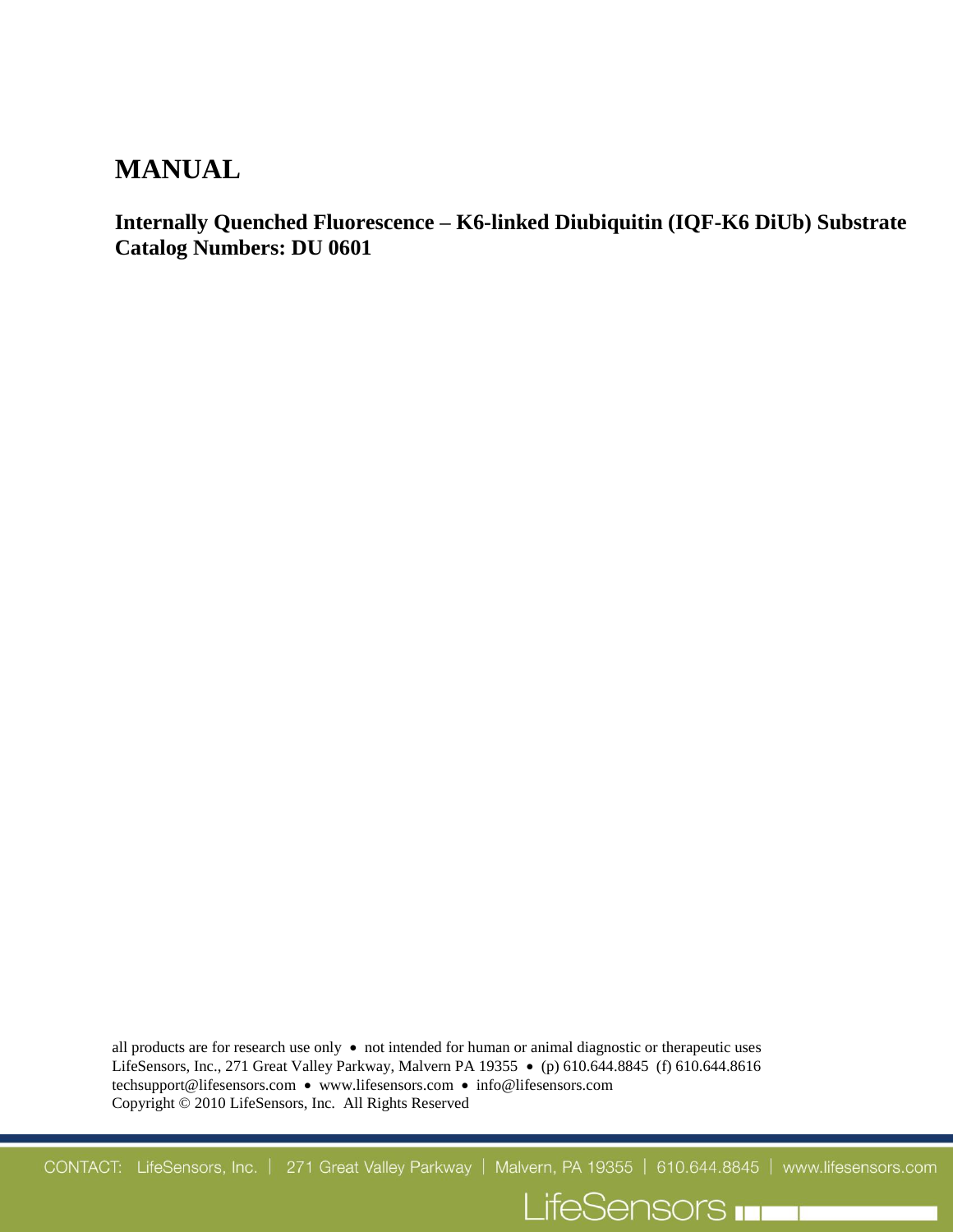#### **Background**

The ubiquitin-proteasome pathway plays a key role in protein modification and degradation. Ubiquitylation is a dynamic and reversible process mediated by the action of deubiquitylating enzymes (DUBs), a family of proteases that specifically cleave ubiquitin-derived substrates. The distinct structures of polyubiquitins determined to date suggest that DUBs act with high specificity towards various Ub linkage types (e.g. K48, K63, K6, etc). DUBs, in general, show remarkable diversity and the members of this family exhibit characteristic developmental and spatial expression patterns, as well as complex biochemical properties. The ability of DUBs to interact with preferred targets, thus modifying cellular functions, further highlights the importance of this pathway in both health and disease. Deregulation of ubiquitylation has been associated with a wide range of pathologies including cancer, muscle atrophy, infectious diseases and neurodegeneration and represents a promising target for therapeutic intervention. One of the challenges in monitoring DUBs activity is to create physiologically relevant substrate(s) to measure true isopeptidase activity in a format amenable to high-throughput screening (HTS). Currently, commercially available reagents and assays for measuring the activity of Ub/Ubl isopeptidases are based on the cleavage of a linear peptide- or amide-bond that do not reflect the geometry of a true isopeptide bond. In addition, other fluorescence based homogeneous assays for monitoring polyubiquitin chain disassembly suffer from the requirement of multiple enzymatic steps and/or N-terminal modification of ubiquitin molecule, a step known to disrupt conformational integrity The shortcomings of these assay/reagents has resulted in an as yet unmet need for a homogenous, biologically relevant, and HTS amenable assay for DUBs.

# **K6-linked Diubiquitin (DiUb): A Novel Substrate for Robust Fluorescence Readout of DUBs Activity**

K6-linked chains have been implicated in a role in mitophagy. They have been shown to be a selective target for USP30 in the mitochondria. LifeSensors has developed a line of novel physiological substrates for DUBs – diubiquitin molecules (Diubiquitin, DiUb) that are linked by isopeptide bonds via either K48, K63 or K6. These substrates can be used to determine the substrate specificity of numerous DUBs, to monitor the kinetic parameters of DUB mediated isopeptide cleavage, as well as investigate selective de-conjugation of poly-ubiquitylated proteins.



CONTACT: LifeSensors, Inc. | 271 Great Valley Parkway | Malvern, PA 19355 | 610.644.8845 | www.lifesensors.com

LifeSensors **In Li**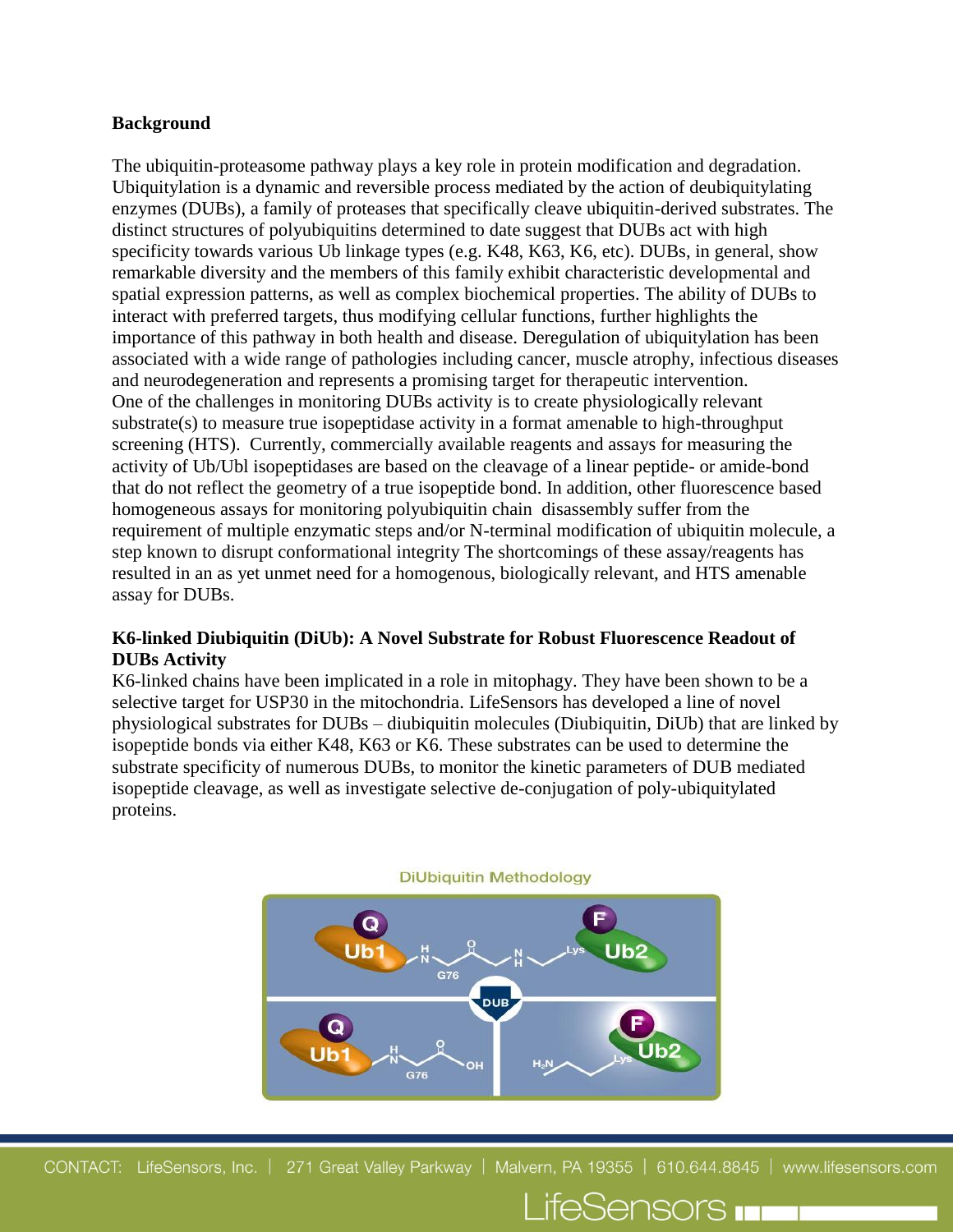#### **Assay versatility**

There is a remarkable difference between the determined structures of K48-, K63- and K6-linked ubiquitin chains, potentially providing the basis for their distinct functions. Moreover, the distinct structure of differently-linked polyubiquitin further illustrates a tremendous diversity among DUBs with regard to their substrate specificity. LifeSensors' IQF-DiUbs offer a variety of substrates that are either K48-, K63- or K6-linked with FRET pair fluorophores uniquely positioned on specific sites of the diubiquitin molecule, thus providing a highly efficient tool to measure selective activity of the DUB of interest.

#### **About the assay**

These diubiquitin substrates represent a new class of continuous assay substrates for the cleavage of a true isopeptide bond. The C-terminus of wild type ubiquitin is conjugated via an isopeptide bond to lysine 48, lysine 63 or lysine 6 of a second ubiquitin molecule, with the resultant diubiquitin forming an internally quenched fluorescence FRET pair (IQF) due to a presence of a highly efficient fluorescence quencher on one ubiquitin molecule and a fluorescent reporter (TAMRA) on the second ubiquitin molecule. Cleavage of the diubiquitin molecule by selective DUBs leads to separation of the fluorophore from quencher and subsequent increase in fluorescence signal. The generation of ubiquitin isopeptidase assays using physiological substrates represents a major advancement in the study of this important domain of the eukaryotic proteome.

#### **Benefits**

- IQF-DiUbs provide a sensitive, rapid, and robust fluorescent readout of enzymatic activity with minimal interference from screening compound.
- The assay measures cleavage of a physiologically relevant isopeptide bond rather than the linear peptide bond found in other currently available commercial assays for deubiquitylases.
- A variety of DiUbs allows selection of the best substrate for your enzyme.

#### **Applications**

- Investigation of the linkage specificity of DUBs
- Identification of agonists or antagonists of specific isopeptidases for HTS and drug discovery
- Determine kinetic parameters mediating substrate/DUB interactions

CONTACT: LifeSensors, Inc. | 271 Great Valley Parkway | Malvern, PA 19355 | 610.644.8845 | www.lifesensors.com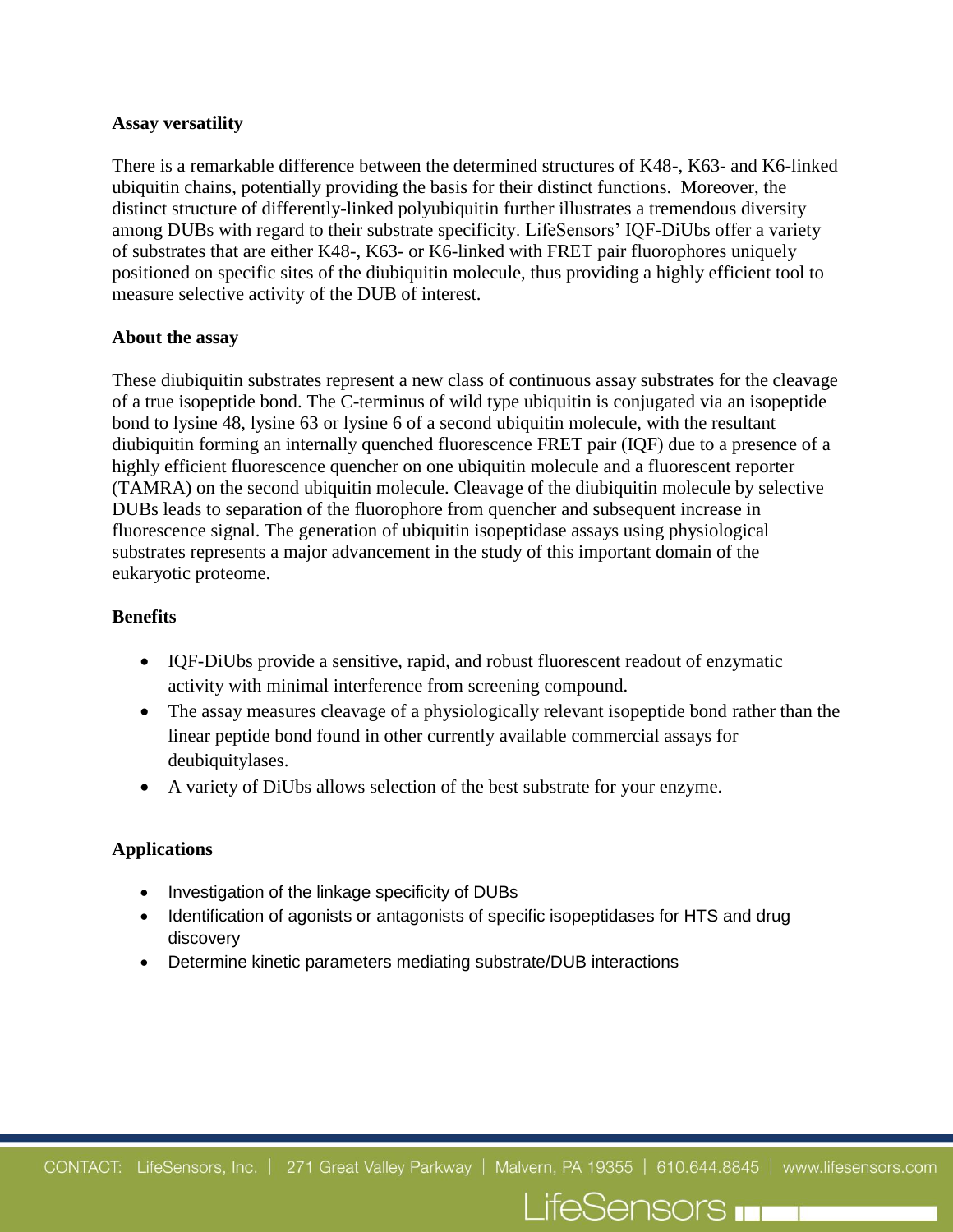# **Components**

Reagents are supplied as individual DiUb substrates or as panels of smaller sizes

**Buffer:** 50mM Sodium MES, pH 6.0.

# **Additional Items Required**

**DUB of choice:** LifeSensors provides the most comprehensive selection of DUBs available. Please visit [www.lifesensors.com](http://www.lifesensors.com/) or contact a sales representative to learn more.

**Assay Buffer:** 50mM Tris, pH 8.0, 0.05% CHAPS, 10mM DTT or buffer of choice. The addition of DTT or other reducing agent is required for the assay. Assay condition should be optimized by the end user.

**384-well black assay plates** (Greiner BioONE 781209) or **96- well black assay plates** (Greiner BioONE 655076).

**Fluorescence plate reader.** Filters or monochromators compatible with monitoring the fluorescence of TAMRA (Exc. 540 nm/Emm. 580 nm) are required. In addition, the use of a dichroic mirror with a cutoff in the range of 550-570 is highly recommended to ensure optimal signal-to-background. Further optimization of the plate reader optics (e.g. signal gain, plate height reads, etc.) is also recommended. Any fluorescence or multimode plate reader capable of the configuration described above should be suitable for this assay.

**Ub-TAMRA Reference Standard** (Cat.#DU0121). The standard can be used to optimize and calibrate the performance of individual plate readers (or fluorometers) for measurement of the rates of hydrolysis of the IQF-Diubiquitins by DUBs.

#### **Suggested Protocol for Monitoring IQF-K6-linked DiUb cleavage by USP30**

- To obtain reliable and reproducible results, all samples should be run at least in duplicate.
- Allow all reagents to warm to room temperature  $(20-25^{\circ}\text{C})$  before use in the assay.
- IQF-DiUb SUBSTRATES ARE LIGHT SENSITIVE AND MUST BE PROTECTED FROM LIGHT AT ALL THE TIMES
- Dilute K6-linked DiUb substrate to 400nM, or 2x the desired final concentration, in assay buffer.
- Prepare USP30. Dilute USP30 to 200 nM  $(2X)$  in assay buffer. A range of enzyme from 10nM to 1µM (final concentration) can be used for USP30 to generate a standard curve.

LifeSensors **In the late**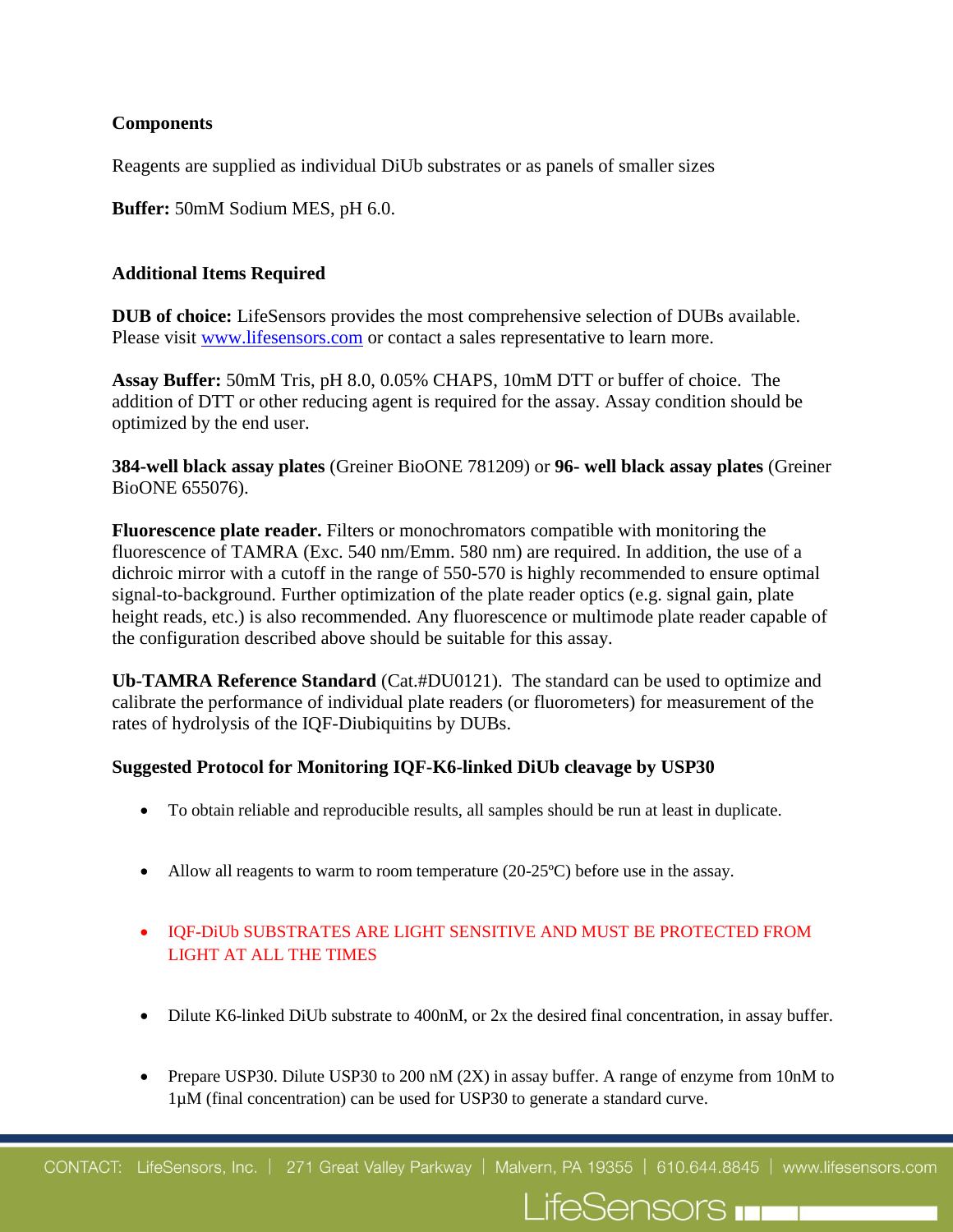- For 96-well plate, add 50 µL of USP30 from step 2 to each control well of black assay plate (row G).
- Prepare three dilutions of each DUB to be tested. (Suggested: 200nM, 100nM, 10nM).
- Add 50  $\mu$ L of assay buffer to "no enzyme" wells (row H).
- Dispense 50µL of each DiUb substrate from step 1 into each well. Note: the concentrations of both DiUb and DUB now is1/2 of the original (Steps 1 and 2).
- Perform a kinetic read for 30min to 1hour. Important: The plate should be read immediately after the addition of the enzyme.

#### **Storage**

IQF-DiUbs can be stored at 4<sup>o</sup>C for up to 6 months. Long term ( $> 6$  months) storage at -80<sup>o</sup>C is recommended. If the products are received frozen on dry-ice please store at -80ºC until ready to use. Avoid repeated freeze/thaw cycles. IQF-DiUb substrates are light sensitive and must be protected from light at all times.

Please note that some physical characteristics and protocols are item specific. Please refer to individual product sheets or application notes now available at [www.lifesensors.com](http://www.lifesensors.com/) for further information.

CONTACT: LifeSensors, Inc. | 271 Great Valley Parkway | Malvern, PA 19355 | 610.644.8845 | www.lifesensors.com